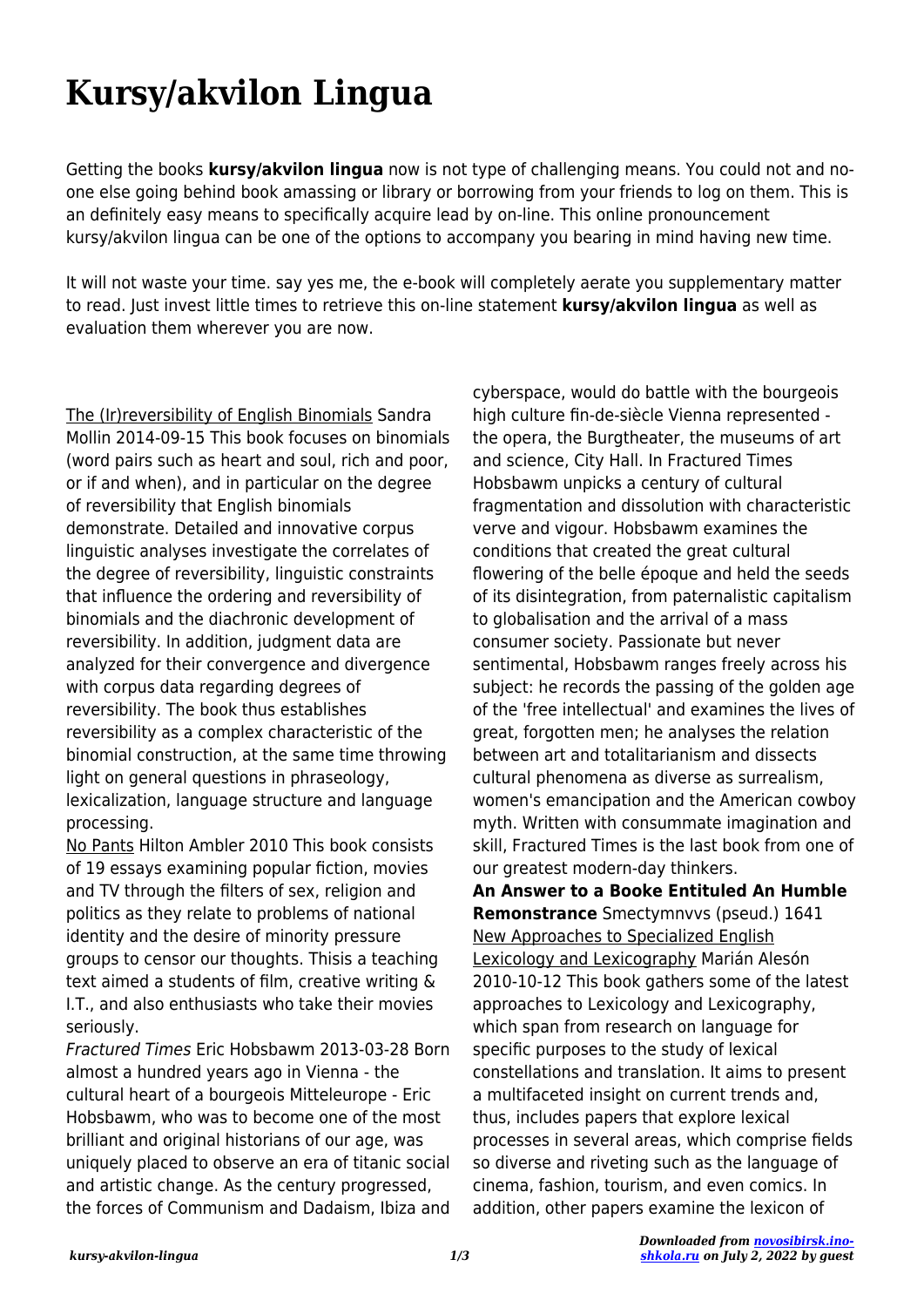well-established professional languages, such as the language of law, medicine and business, by revealing leading-edge perspectives on topics such as translation, word-formation, cultural clashes, or lexical selection. Key issues on learning and teaching are also considered, as part of a long tradition in the study of professional and academic languages that posits users' learning needs as the cornerstone to the study of these languages. Therefore, this work proposes a strong emphasis on lexis and terminology, which are highlighted as the fundamental core of the definition and analysis of specialized languages. All in all, this publication intends, on the one hand, to embrace current trends in the study of specialized lexicon and terminology from the perspective of both Lexicology and Lexicography, and, on the other hand, to open new possibilities for future research.

**Regimes of Historicity** Fran $\hat{\mathbf{\bullet}}$ ois Hartog 2015-01-13 Fran�ois Hartog explores crucial moments of change in societyÕs Òregimes of historicityÓ or its way of relating to the past, present, and future. Inspired by Arendt, Koselleck, and Ricoeur, Hartog analyzes a broad range of texts, positioning the The Odyssey as a work on the threshold of a historical consciousness and then contrasting it against an investigation of the anthropologist Marshall SahlinsÕs concept of Òheroic history.Ó He tracks changing perspectives on time in Ch‰teaubriandÕs Historical Essay and Travels in America, and sets them alongside other writings from the French Revolution. He revisits the insight of the French Annals School and situates Pierre NoraÕs Realms of Memory within a history of heritage and our contemporary presentism. Our presentist present is by no means uniform or clear-cut, and it is experienced very differently depending on oneÕs position in society. There are flows and acceleration, but also what the sociologist Robert Castel calls the Òstatus of casual workers,Ó whose present is languishing before their very eyes and who have no past except in a complicated way (especially in the case of immigrants, exiles, and migrants) and no real future (since the temporality of plans and projects is denied them). Presentism is therefore experienced as either emancipation or enclosure, in some cases with ever greater speed and

mobility and in others by living from hand to mouth in a stagnating present. Hartog also accounts for the fact that the future is perceived as a threat and not a promise. We live in a time of catastrophe, one he feels we have brought upon ourselves.

**Luke and the Magpie** Annette Breckenridge 2010-01-01 A good book to teach children about the respect of Nature and the treatment of wild animals. Illustrated and written by Annette Breckenridge, this story is a simple but practical message for young children.

Becoming a Godparent Church of England Staff 1998-03 This leaflet provides the information every godparent needs to know as they prepare to take part in a baptism service. It contains sections on commonly asked questions, preparing for the service, what to do on the day, and prayers.

Collected Plays Nathalie Sarraute 1981 Five plays by the French experimental writer explore interpersonal and social relationships as well as the elements of behavior determining the character of these relationships and often leading to confrontation

**Lyric Complicity** Daria Khitrova 2019 Blending close literary analysis with social and cultural history, Daria Khitrova shows how poetry lovers of the period all became nodes in a vast network of literary appreciation and constructed meaning. Poetry during the Golden Age was not a one-way avenue from author to reader. Rather, it was participatory, interactive, and performative. Selected and Last Poems 1931-2004 Czeslaw Milosz 2017-05-04 This selection brings together the most beautiful and powerful of Czeslaw Milosz's poems, spanning his writing life. In verses such as 'Café' he considers the upheaval, revolutions and two world wars that he had witnessed, while 'My Faithful Mother Tongue' reflects the loyalty he felt to his native Polish language. He also remembers his schooldays in 'The World', and in 'Bypassing Rue Descartes' recalls the Paris streets of his student years, displaying both tenderness and tough-minded fury towards those who shaped his experiences. Writing not about abstract emotions, but about the horrors and beauty that he directly observed, Milosz opens our eyes to the joy-bringing potential of the poetry to which he gave his life. Winner of the Nobel Prize for Literature